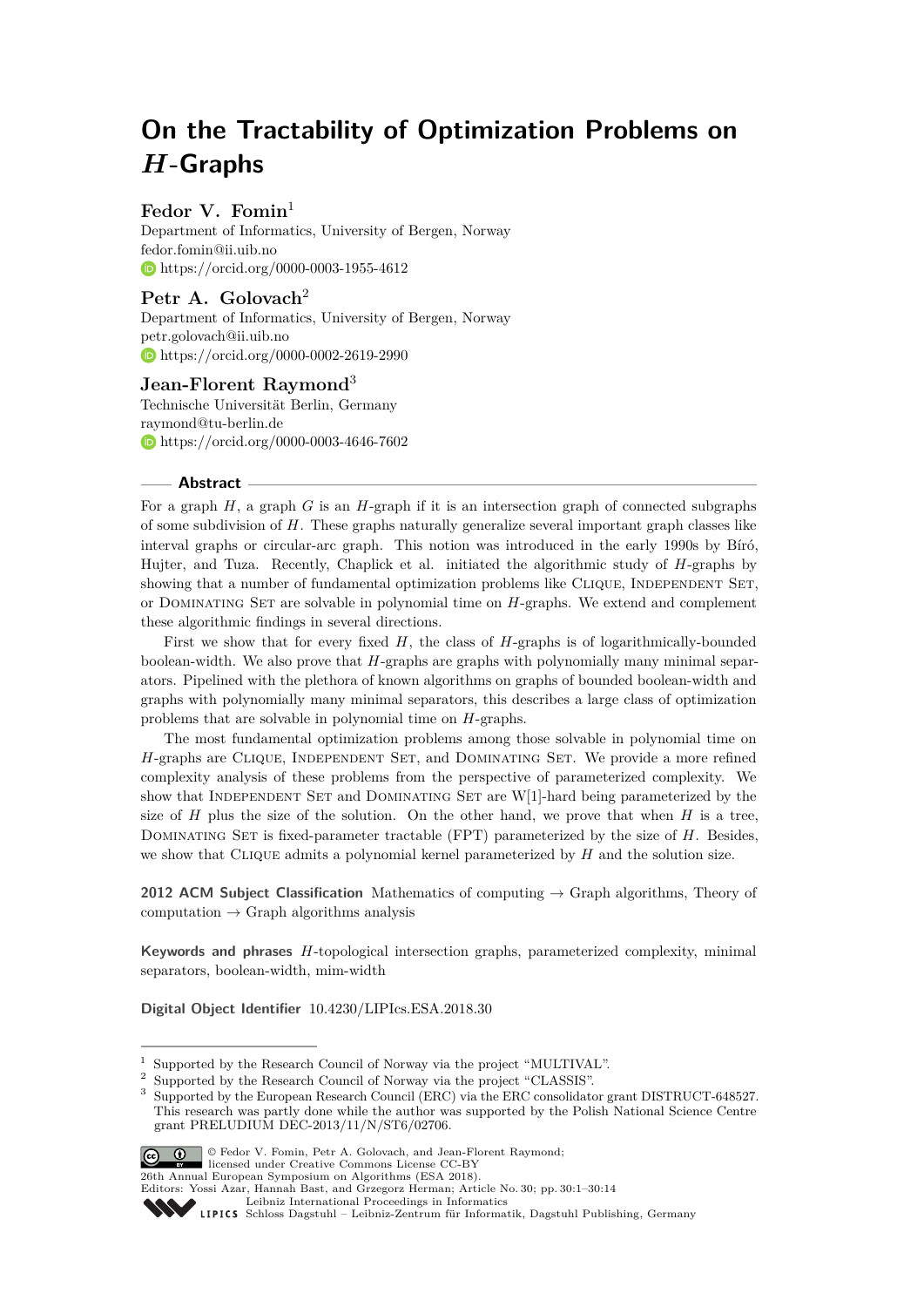## **30:2 On the Tractability of Optimization Problems on** *H***-Graphs**

**Related Version** A full version of the paper is available at [\[13\]](#page-12-0), [https://arxiv.org/abs/1709.](https://arxiv.org/abs/1709.09737) [09737](https://arxiv.org/abs/1709.09737).

**Acknowledgements** We thank Saket Saurabh for bringing *H*-graphs to our attention.

## **1 Introduction**

The notion of *H*-graph was introduced in the work of Bíró, Hujter, and Tuza [\[4\]](#page-12-1) on precoloring extensions of graphs. *H*-graphs nicely generalize several popular and widely studied classes of graphs. For example, the classical definition of an interval graph is as a graph which is an intersection graph<sup> $4$ </sup> of intervals of a line. Equivalently, a graph is interval if it is an intersection graph of some subpaths of a path. Or, equivalently, if it is an intersection graph of some subgraphs of some subdivision (that is a graph obtained by placing vertices of degree 2 on the edges) of *P*2, the graph with two adjacent vertices. More generally, for a fixed graph *H*, an *H*-graph is an intersection graph of some connected subgraphs of some subdivision of *H*. Thus for example, an interval graph is a *P*2-graph, a circular-arc graph is a *C*2-graph, where  $C_2$  is a double-edge with two endpoints, a split graph is a  $K_{1,d}$ -graph for some  $d \geq 0$ , where  $K_{1,d}$  is a star with *d* leaves, a chordal graph is a *T*-graph for some tree *T*, etc..

The main motivation behind the study of *H*-graphs is the following. It is well-known that on interval, chordal, circular-arc, and other graphs with "simple" intersection models many NP-hard optimization problems are solvable in polynomial time, see e.g. the book of Golumbic [\[17\]](#page-13-1) for an overview. It is a natural question whether at least some of these algorithmic results can be extended to more general classes of intersection graphs. Chaplick et al. [\[8,](#page-12-2) [9\]](#page-12-3) initiated the systematic study of algorithmic properties of *H*-graphs. They showed that a number of fundamental optimization problems like INDEPENDENT SET and Dominating Set are solvable in polynomial time on *H*-graphs for any fixed *H*. Most of their algorithms run on *H*-graphs in time  $n^{f(H)}$ , where *n* is the number of vertices in the input graph and *f* is some function. In other words, being parameterized by *H* most of the problems are known to be in the class XP. Our work is driven by the following question.

Are there generic explanations why many problems admit polynomial time algorithms on *H*-graphs?

We address the first question by proving the following combinatorial results. We show first that every *n*-vertex *H*-graph has boolean-width at most  $2|E(H)| \cdot \log n$ , and that a decomposition of this width can be found in polynomial time. This combinatorial result extends the results of Belmonte and Vatshelle [\[2,](#page-12-4) [1\]](#page-12-5) on the boolean-width of interval and circular-arc graphs to *H*-graphs. Together with the algorithms for a vast class of problems called *LC-VSP* problems [\[6,](#page-12-6) [2\]](#page-12-4), and for problems related to induced paths [\[21\]](#page-13-2), this implies immediately that all these problems are solvable in polynomial time on *H*-graphs. The illustrative problems where this approach is successful are WEIGHTED INDEPENDENT SET, Weighted Dominating Set, Total Dominating Set, Induced Matching, Longest Induced Path and Disjoint Induced Paths, and many others.

Then we prove that every *n*-vertex *H*-graph has at most  $(2n+1)^{|E(H)|} + |E(H)| \cdot (2n)^2$ minimal separators.[5](#page-1-1) Pipelining the bound on the number of minimal separators in *H*-graphs with meta-algorithmic results of Fomin, Todinca and Villanger [\[14\]](#page-13-3), we obtained another wide class of problems solvable in polynomial time on *H*-graphs. Examples of such problems

<span id="page-1-0"></span><sup>&</sup>lt;sup>4</sup> The intersection graph of a family S of sets has vertex set S and edge set  $\{SS', S \cap S' \neq \emptyset\}$ .

<span id="page-1-1"></span><sup>5</sup> It was reported to us by Steven Chaplick and Peter Zeman that they also obtained this result independently and that it will be included in the journal version of their paper.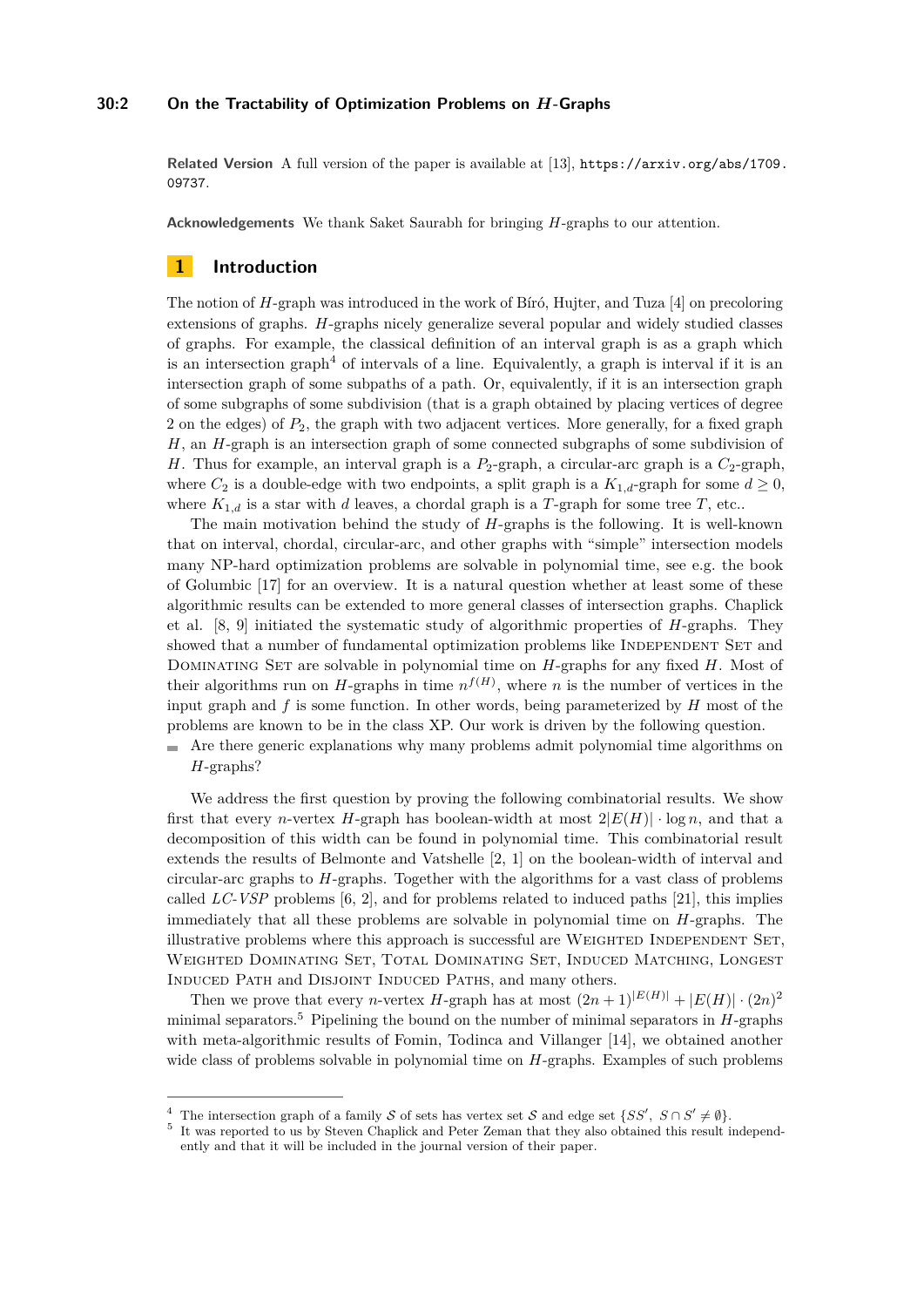are Treewidth, Feedback Vertex Set, Maximum Induced Subgraph excluding a planar minor, and various packing problems.

All these generic algorithmic results provide XP algorithms when parameterized by the size of *H*. This brings us to the second question defining the direction of our research.

What is the parameterized complexity of the fundamental optimization problems being parameterized by the size of *H*?

The first steps in this direction were done by Chaplick et al. in [\[8\]](#page-12-2) who showed that DOMINATING SET is fixed-parameter tractable (FPT) on  $K_{1,d}$ -graphs parameterized by *d*. In this paper we show that DOMINATING SET is  $W[1]$ -hard parameterized by the size of *H* plus the solution size. Thus the existence of an FPT algorithm for a general graph *H* is very unlikely. (We refer to books [\[11,](#page-12-7) [10\]](#page-12-8) for definitions from parameterized complexity and algorithms.) We also prove a similar lower bound for INDEPENDENT SET parameterized by the size of *H* plus the solution size. Combined with our combinatorial results, these lower-bounds show that INDEPENDENT SET and DOMINATING SET are also W[1]-hard when parameterized by mim-width (a graph parameter to be defined in the corresponding section) of the input and the solution size. The technique we develop to establish lower bounds on *H*-graphs found applications beyond the topic of this paper [\[20,](#page-13-4) [21\]](#page-13-2).

On the positive side, we show that when  $H$  is a tree, then DOMINATING SET is FPT parameterized by the size of *H*. This significantly extends the result from [\[8\]](#page-12-2) for stars to arbitrary trees. We actually prove a slightly more general result, namely that Dominating SET is FPT on chordal graphs *G* parameterized by the leafage of the graph, i.e. the minimum number of leaves in the clique tree of *G*.

Finally we show that CLIQUE admits a polynomial kernel when parameterized by the size of *H* plus the solution size. This strengthens the result of Chaplick et al. [\[8\]](#page-12-2) who showed that Clique is FPT for such a parameterization.

**Organization of the paper.** We give hereafter the necessary definitions. In Section [2,](#page-3-0) we upper-bound the boolean-width of *H*-graphs and provide algorithmic applications. We address minimal separators of *H*-graphs in Section [3,](#page-5-0) again with algorithmic consequences. Last, Section [4](#page-7-0) contains our results on the parameterized complexity of some classic optimization problems on *H*-graphs. Due to space constraints, the proofs of the statements marked with  $\star$  are omitted and some other proofs are just sketched. The full details can be found in the complete version of the paper [\[13\]](#page-12-0).

**Definitions.** All graphs in this paper are finite, undirected, loopless, and may have multiple edges. If *G* is a graph, we denote by  $|G|$  and  $||G||$ , respectively, its numbers of vertices and edges (counting multiplicities). If  $X, Y \subseteq V(G), \overline{X}$  is the complement of *X* in  $V(G)$  (i.e.  $\overline{X} = V(G) \setminus X$ ,  $G[X]$  is the subgraph of *G* induced by the vertices of *X*, and  $G[X, Y]$  is the bipartite subgraph of *G* induced by those edges that have one endpoint in *X* and the other in *Y* . Unless otherwise stated, logarithms are binary.

In this paper *H* is always a fixed (multi)graph. We say that a graph *G* is an *H*-graph if there is a subdivision *H'* of *H* and a collection  $\mathcal{M} = \{M_v\}_{v \in V(G)}$  (called an *H*-representation or, simply, *representation*) of subsets of  $V(H')$ , each inducing a connected subgraph, such that  $G$  is isomorphic to the intersection graph of  $M$ . To avoid confusion, we refer to the vertices of  $H$  and  $H'$  as *nodes*. We also say that the nodes of  $H$  are *branching* nodes of  $H'$  and the other nodes are *subdivision* nodes. If *v* is a vertex of *G*, then  $M_v$  is the *model* of *v* in the representation M. For every set  $A \subseteq V(G)$ , we define  $M_A = \bigcup_{v \in A} M_v$ . For every node *u* of  $H'$ , we denote by  $V_u$  the set of vertices of  $G$  whose model contains  $u$ , i.e.  $V_u = \{v \in V(G), u \in M_v\}.$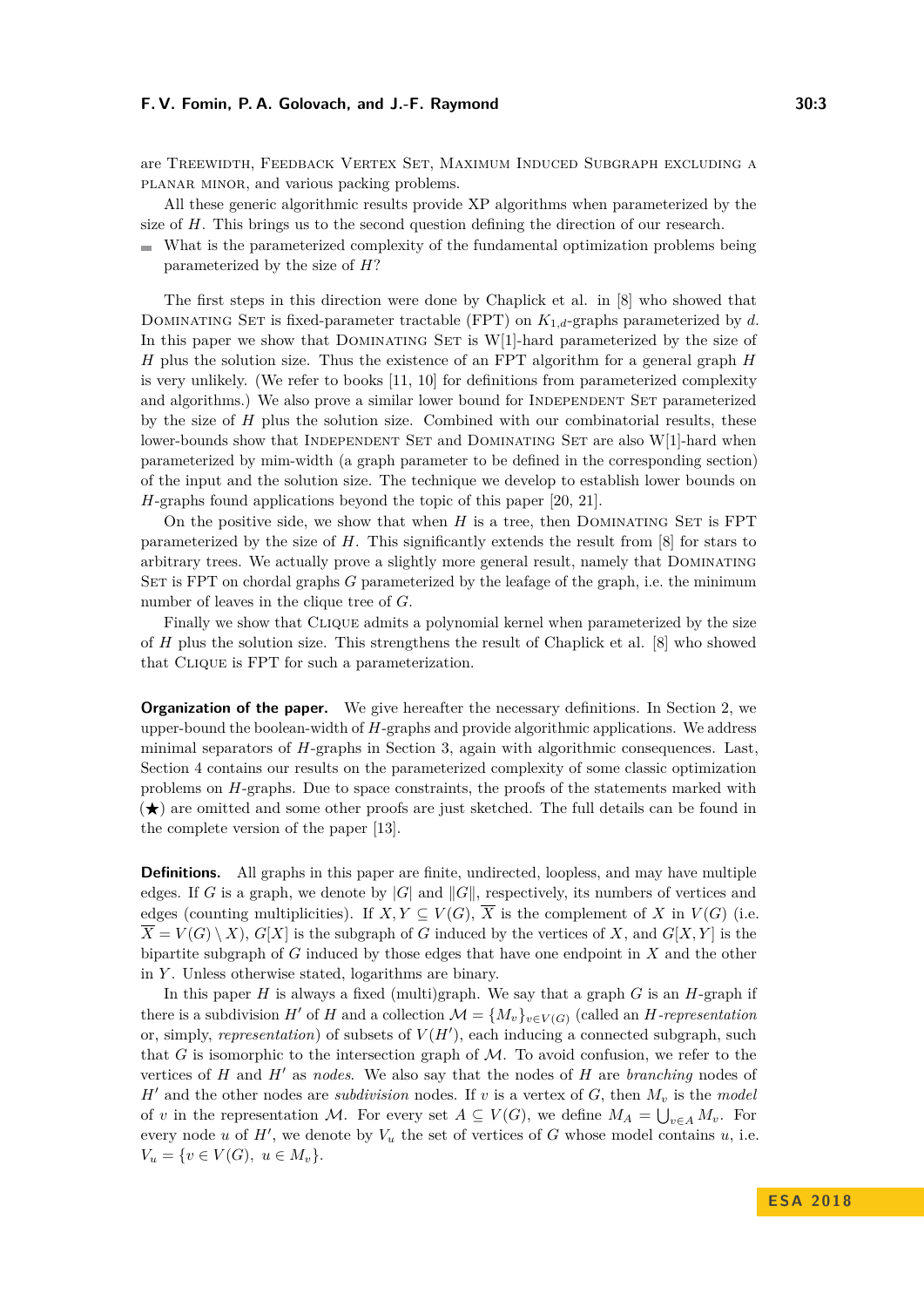# <span id="page-3-0"></span>**2** *H***-graphs have logarithmic boolean-width**

Boolean-width is a graph invariant that has been introduced in [\[6\]](#page-12-6) and which is related to the number of different neighborhoods along a cut. Belmonte and Vatshelle showed in [\[2\]](#page-12-4) that *n*-vertex interval graphs and circular-arc graphs have boolean-width  $\mathcal{O}(\log n)$ . In this section, we generalize their result by proving that, for any fixed graph *H*, *n*-vertex *H*-graphs have boolean-width  $\mathcal{O}(\log n)$ . Using the results of [\[7,](#page-12-9) [21\]](#page-13-2), we obtain polynomial algorithms for a vast class of optimization problems on *H*-graphs. Before we proceed with the proofs, we need to introduce some notions specific to this section.

An *induced matching* in a graph *G* is a set of vertices that induces a disjoint union of edges. If  $X \subseteq V(G)$ , mim $(X)$  denotes the maximum number of edges of an induced matching in  $G[X,\overline{X}]$ .

Let  $d \in \mathbb{N}$  and and let  $A \subseteq V(G)$ . Two subsets  $X, Y \subseteq A$  are said to be *d*-neighborhood *equivalent*, what we denote by  $X \equiv_A^d Y$ , if  $\min(d, |X \cap N(v)|) = \min(d, |Y \cap N(v)|)$  holds for every  $v \in \overline{A}$ . We write  $\operatorname{nec}_d(A)$  for the number of equivalence classes of the relation  $\equiv_A^d$ .

A *carving decomposition* of a graph *G* is a pair (*T, δ*) where *T* is a full binary rooted tree (that is, every non-leaf vertex has degree 3) and  $\delta$  is a bijection from the leaves of  $T$ to the vertices of *G*. A carving decomposition  $(T, \delta)$  is a *caterpillar decomposition* if *T* can be obtained from a path by adding a vertex of degree one adjacent to every internal vertex. If  $w \in V(T)$ , we define  $V_w$  as the set of vertices of *G* in bijection with the leaves of the subtree of *T* rooted at *w*. We also denote by  $\min(T, \delta)$  (resp.  $\operatorname{nec}_d(T, \delta)$ , and  $\operatorname{boolw}(T, \delta)$ ) the maximum of  $\min(V_w)$  (resp.  $\max\{\operatorname{nec}_d(V_w), \operatorname{nec}_d(\overline{V_w})\}\)$ , and  $\log(\operatorname{nec}_1(V_w))$ ) taken over all  $w \in V(T)$ .

The *boolean-width* of  $(T, \delta)$  is the value boolw $(T, \delta)$  and the boolean-width of *G*, denoted by boolw $(G)$ , is the minimum boolean-width of a carving decomposition of  $G$ .

The following lemma relates maximum induced matchings to neighborhood equivalence.

<span id="page-3-2"></span>▶ **Lemma 1** ([\[2,](#page-12-4) Lemma 1 and Lemma 2]). *For every n-vertex graph G* and  $A \subseteq V(G)$ , **1.** mim(*A*) ≤ *k iff for every*  $S \subseteq A$  *there is a*  $R \subseteq S$  *s.t.*  $R \equiv^1_A S$  *and*  $|R| \leq k$ ;

<span id="page-3-4"></span>**2.**  $\text{nec}_d(A) \leq n^{d \cdot \min(A)}$ .

Our results on the boolean-width of *H*-graphs follow from the next result.

<span id="page-3-3"></span> $\triangleright$  **Theorem 2.** For every *n*-vertex *H*-graph *G* with  $n \geq 2$  whose intersection model is given, *we can compute in polynomial time a caterpillar decomposition*  $(T, \delta)$  *with*  $\min(T, \delta) \leq 2||H||$ .

**Proof.** Let *F* be the subdivision of *H* in which *G* can be realized and let  $\{M_v\}_{v \in V(G)}$  be the intersection model of *G*. Let us arbitrarily fix a branching node *r* of *F*. Let  $v_1, \ldots, v_n$  be an ordering of  $V(G)$  by non-decreasing distance of  $M_{v_i}$ 's to r.

<span id="page-3-1"></span>▶ **Claim 3.** For every prefix A of  $v_1, \ldots, v_n$  and every  $S \subseteq A$ , there is a set  $R \subseteq S$  of size *at most*  $2\|H\|$  *such that*  $R \equiv_A^1 S$ *.* 

**Proof.** Let *A* be a prefix of  $v_1, \ldots, v_n$  and let  $S \subseteq A$ . Let  $M_A = \bigcup_{v \in A} M_v$  and similarly for  $M_{\overline{A}}$  and  $M_S$ . Let us consider the path  $P_e$  corresponding to some edge  $e \in E(H)$ . Let  $x_1, \ldots, x_p$  be the vertices of  $P_e$  in the same order.

Let  $v \in A$  and notice that since, by definition,  $G[M_v]$  is connected, the vertex set  $M_v \cap V(P_e)$  induces at most two connected components in  $P_e$ . Indeed if  $M_v \cap V(P_e)$  induced more than two connected components, then one of them would not contain any endpoint of  $P_e$ , and thus this component would not be connected to other vertices of  $M_v$  in  $G[M_v]$ . Let us assume that it induces at least one connected component and let  $x_i$  and  $x_j$  be the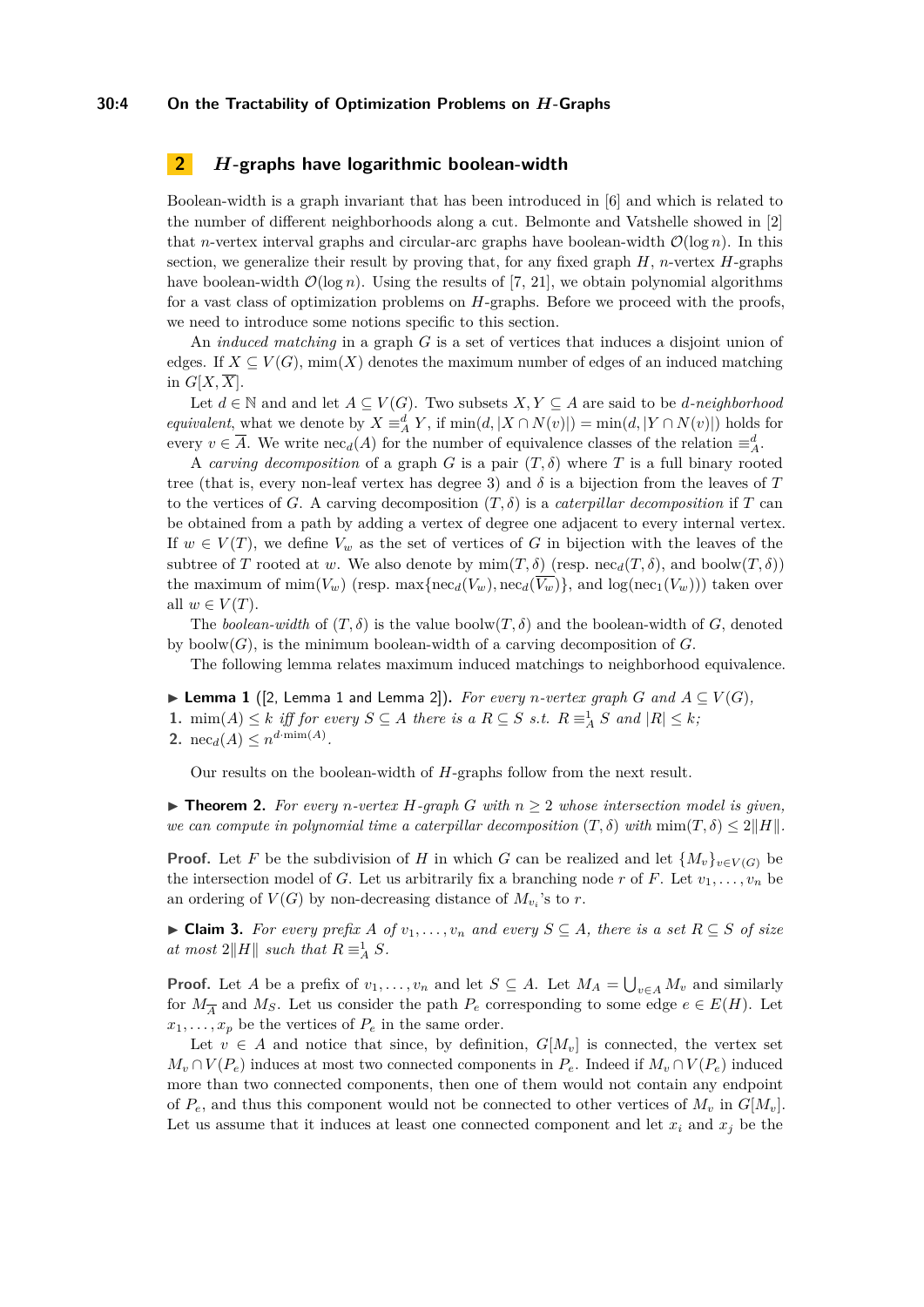first and last vertices (wrt. the ordering  $x_1, \ldots, x_p$ ) of this component. If  $\{x_1, \ldots, x_{i-1}\}$  is disjoint from  $M_{\overline{A}}$ , we say that *v* is a *left-protector* of  $P_e$ . If *j* is maximum among all vertices that protects the left of *Pe*, then *v* is a *rightmost left-protector*. (Informally, it extends the most to the right.) Similarly, *v* is a *right-protector* the right of  $P_e$  if  $\{x_{j+1}, \ldots, x_p\}$  is disjoint from  $M_{\overline{A}}$  and is a *leftmost right-protector* if *i* is minimal.

Let  $Z_e$  be a set containing one (arbitrarily chosen) rightmost left-protector and one leftmost right-protector of *e* if some exist, and let  $R = \bigcup_{e \in E(H)} Z_e$ . Clearly  $|R| \leq 2||H||$ . Let us now show that  $N(S) \cap \overline{A} \subseteq N(R) \cap \overline{A}$ . We consider a vertex  $u \in N(S) \cap \overline{A}$  and we show that it also belongs to  $N(R)$ . Let *v* be a neighbor of *u* in *S*. As *u* and *v* are adjacent,  $M_u$ and  $M_v$  have non-empty intersection. Let *e* be an edge of *H* such that  $M_u$  and  $M_v$  meet on *P<sub>e</sub>*, i.e.  $M_u \cap M_v \cap V(P_e) \neq \emptyset$ . Again, we denote by  $x_1, \ldots, x_p$  the vertices of  $P_e$ .

<span id="page-4-0"></span>► Claim 4 (★). Let  $w \in A$ . If  $M_w \cap V(P_e) = \{x_i, \ldots, x_j\}$  with  $1 \le i \le j \le p$ , then one of  ${x_k, 1 \leq k < i}$  *and*  ${x_k, j < k \leq p}$  *is disjoint from*  $M_{\overline{A}}$ *.* 

As  $M_u$  intersects  $M_v$  on  $P_e$ , it intersects the vertex set C of one component induced by  $M_v$  on  $P_e$  (recall that there are either one or two such components). In the case where there are two components, we assume without loss of generality that this is the "left" one (i.e. that with smallest indices). In the case where there is one component, we assume that  $v$  is a left-protector of  $P_e$  (according to Claim [4,](#page-4-0) *v* is a left-protector or a right-protector of  $P_e$ ). Observe that in both cases,  $v$  is a left-protector of  $P_e$ . Let  $z$  be the rightmost left-protector of  $P_e$  that belongs to R and let  $x_k, \ldots, x_{k'}$  be the vertices of the corresponding component of  $P_e[M_z \cap V(P_e)]$  (that is, the component used in the definition of left-protector).

Notice that  $C \subseteq \{x_1, \ldots, x_{k'}\}$ , by maximality of *z* (informally, because it is "rightmost"). As *z* is a left-protector,  $M_u \cap \{x_1, \ldots, x_{k-1}\} = \emptyset$ . Since  $M_u$  and *C* intersect, they intersect in  ${x<sub>k</sub>, ..., x<sub>k'</sub>}$ . Therefore  $M_u ∩ M_z \neq \emptyset$ : *z* is adjacent to *u*. As *z* ∈ *R*, we are done.  $\blacksquare$ 

We construct a caterpillar decomposition that follows the ordering  $v_1, \ldots, v_n$ . If  $n = 2$ , then we define *T* to be the tree with the two vertices and  $\delta$  maps them to  $v_1$  and  $v_2$ . Assume that  $n \geq 3$ . We construct a path  $x_2 \ldots x_{n-1}$  and *n* vertices  $y_1, \ldots, y_n$ . Then we make  $y_1, y_2$ adjacent to  $x_2, y_i$  is made adjacent to  $x_i$  if  $3 \le i \le n-2$ , and  $y_{n_1}, y_n$  is adjacent to  $x_{n-1}$ . We define  $\delta(y_i) = v_i$  for  $i \in \{1, \ldots, n\}$ . In both cases the root is chosen arbitrarily. According to Claim [3](#page-3-1) and Lemma 1.[\(1\)](#page-3-2), this caterpillar decomposition satisfies  $\min(T, \delta) \leq 2||H||$ .

The next result follows from the application to the decomposition provided by Theorem [2](#page-3-3) of Lemma 1.[\(2\)](#page-3-4), with the fact that  $\min(A) = \min(\overline{A})$  for every  $A \subseteq V(G)$ .

<span id="page-4-2"></span>▶ **Corollary 5.** *For every n*-vertex  $H$ -graph  $G$  with  $n \geq 2$  whose intersection model is given, we *can compute in polynomial time a caterpillar decomposition*  $(T, \delta)$  with  $\text{nec}_d(T, \delta) \leq n^{d \cdot 2||H||}$ .

From the definition of boolean-width, we also get:

<span id="page-4-1"></span>▶ **Corollary 6.** *Every n-vertex H-graph with*  $n ≥ 2$  *has boolean-width at most*  $2||H|| \cdot \log n$ *.* 

By choosing *H* to be a single or double edge, we recover the results of [\[2\]](#page-12-4) on the boolean-width of interval and circular-arc graphs, respectively, as special cases of Corollary [6.](#page-4-1) Apart of the degenerate case where *H* is edgeless (in which case *H*-graphs are disjoint unions of cliques), every interval graph is an *H*-graph. Hence the  $\Omega(\log n)$  lower bound of [\[2\]](#page-12-4) shows that Corollary [6](#page-4-1) is tight up to a constant factor.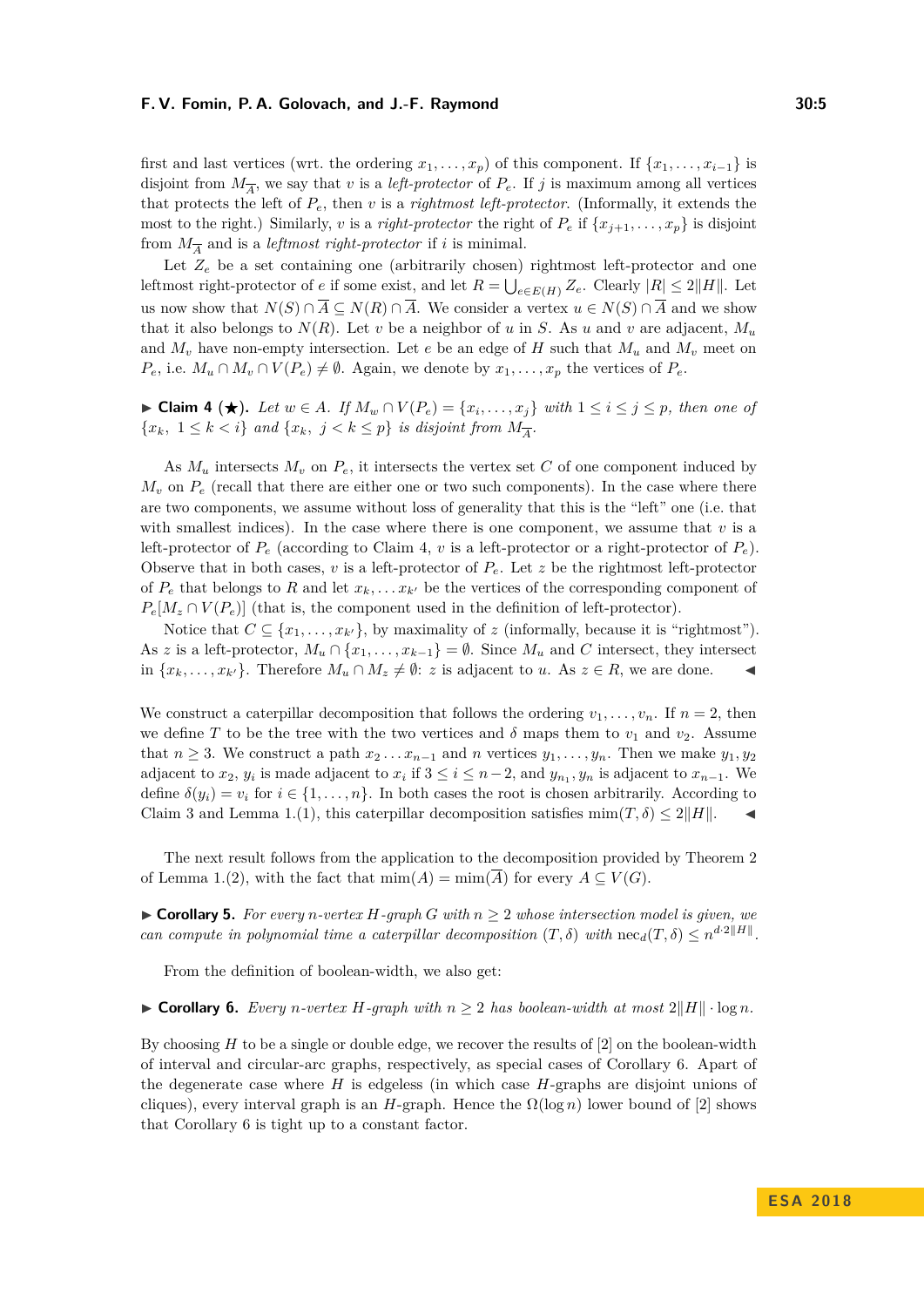## **30:6 On the Tractability of Optimization Problems on** *H***-Graphs**

**Algorithmic applications.** Boolean-width and nec<sub>d</sub> have been used in [\[6,](#page-12-6) [7\]](#page-12-9) to design parameterized algorithms for the problems WEIGHTED INDEPENDENT SET, WEIGHTED Dominating Set, and a vast class of problems, called *LC-VSP* problems, that includes fundamental problems as Independent Set, Independent Dominating Set, Total DOMINATING SET, INDUCED MATCHING, and many others (see [\[7\]](#page-12-9)). The main result of [7] is the following.

<span id="page-5-3"></span>I **Theorem 7** ([\[7\]](#page-12-9))**.** *For every LC-VSP problem* Π*, there are constants d and q such that* Π *can be solved in time*  $O(n^4 \cdot q \cdot \text{nec}_{d}(T, \delta)^{3q})$  *if a decomposition*  $(T, \delta)$  *of the input is given.* 

Recently, Jaffke, Kwon, and Telle obtained polynomial-time algorithms on graphs of bounded mim-width for problems that are not LC-VSP.

<span id="page-5-2"></span>▶ **Theorem 8** ([\[21\]](#page-13-2)). *The problems* LONGEST INDUCED PATH, INDUCED DISJOINT PATHS, *and H*-INDUCED SUBDIVISION<sup>[6](#page-5-1)</sup> can be solved in time  $n^{\mathcal{O}(\min(T,\delta))}$  if a decomposition  $(T,\delta)$ *of the input is given.*

Combining Theorem [2](#page-3-3) with Theorem [8](#page-5-2) and Corollary [5](#page-4-2) with Theorem [7,](#page-5-3) we get the following meta-algorithmic consequences.

I **Theorem 9.** *Let H be a graph and let* Π *be either a LC-VSP problem or one of* Longest Induced Path*,* Induced Disjoint Paths*, and H*-Induced Subdivision*. Then* Π *can be solved in polynomial time on H-graphs if an H-representation of the input is provided.*

# <span id="page-5-0"></span>**3** *H***-graphs have few minimal separators**

Let *G* be a graph. A set  $X \subseteq V(G)$  is a *minimal separator* of *G* if  $G \setminus X$  has more connected components than *G*, and *X* is inclusion-minimal with this property. The study of minimal separators is an active line of research that found many algorithmic applications (see e.g. [\[22,](#page-13-5) [3,](#page-12-10) [5,](#page-12-11) [14\]](#page-13-3)). In general, the number of minimal separators of a graph may be as large as exponential in its number of vertices. We prove in this section that in an *H*-graph, this number is upper-bounded by a polynomial (Theorem [10\)](#page-5-4). Combining this finding with the meta-algorithmic results of [\[14\]](#page-13-3), we deduce that a wide class of optimization problems can be solved in polynomial time on *H*-graphs (Corollary [16\)](#page-7-1).

<span id="page-5-4"></span>**Find 10.** *Every H-graph G has at most*  $(2|G| + 1)^{||H||} + ||H|| \cdot (2|G|)^2$  *minimal separators.*

**Proof (sketch).** Let *G* be a *H*-graph and let *F* be a subdivision of *H* where *G* can be represented as the intersection graph of  $\{M_v, v \in V(G)\}$ . For every subset  $V \subseteq V(G)$ , the *border edges* of *V* are the edges of *F* with one endpoint in  $M_V$  and one endpoint in  $V(F) \setminus M_V$ . Let *R* be the union of border edges over  $\{M_v, v \in V(G)\}$ . Observe that for every  $V \subseteq V(G)$ , the set of border edges of *V* is a subset of *R*. For every  $S \subseteq E(F)$ , let  $V_S$ be the set of all vertices of *G* whose model contain some edge of *S*.

<span id="page-5-5"></span>► Claim 11 (★). For every minimal separator *X* in *G*, there is a  $S \subseteq R$  such that  $X = V_S$ .

From Claim [11](#page-5-5) we can already deduce that the number of minimal separators of *G* is at most the number of subsets of *R*. To get better bounds, we need other observations. The next claim follows from the fact that  $F[M_V]$  is connected.

<span id="page-5-1"></span> $6\,$  We refer the reader to [\[21\]](#page-13-2) for an accurate definition of these problems.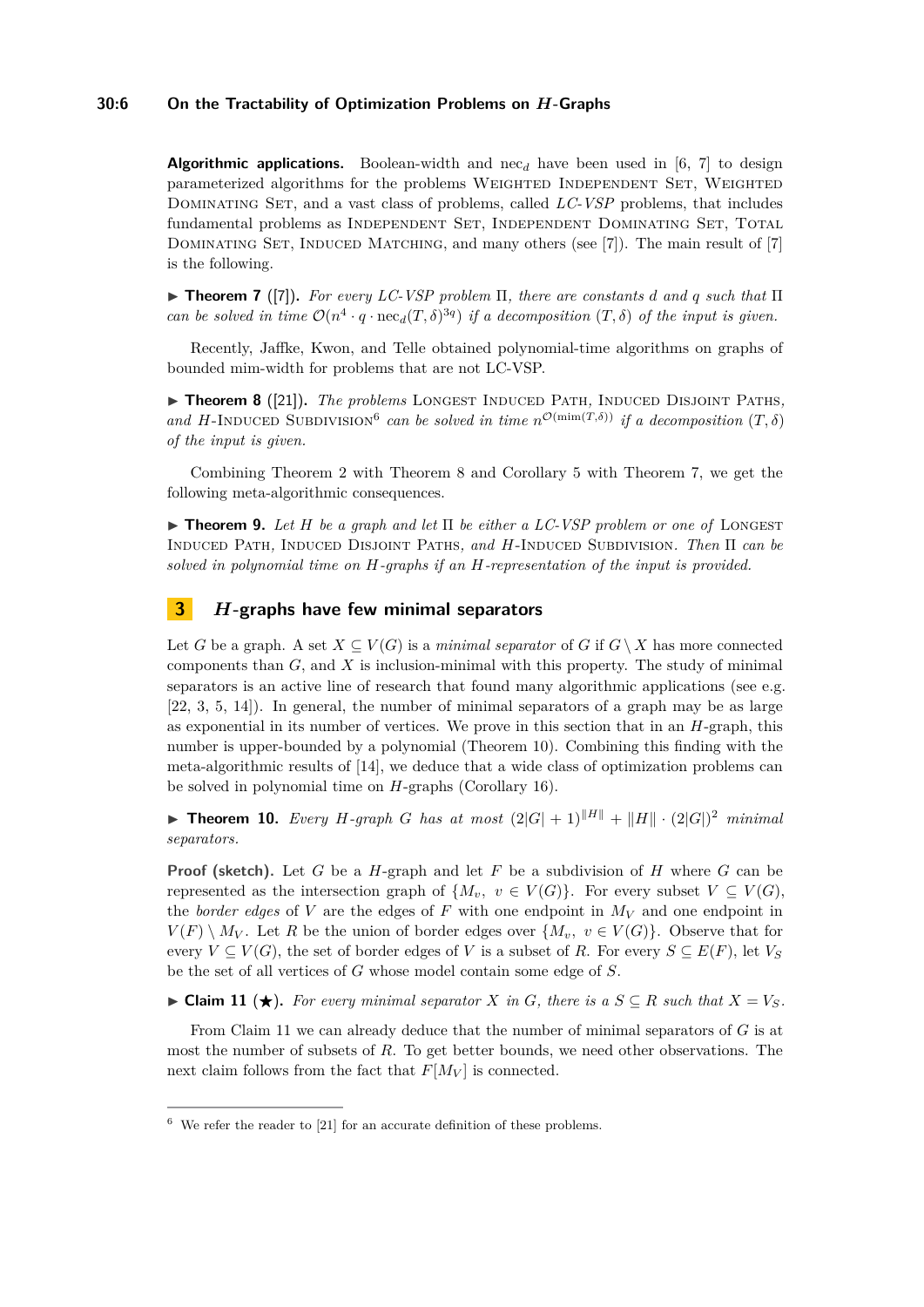

<span id="page-6-2"></span>**Figure 1** A *θ*4-graph.

<span id="page-6-0"></span>▶ **Claim 12.** *For every*  $V \subseteq V(G)$  *such that*  $M_V$  *induces a connected subgraph of F, and*  $e^{i\omega t}$   $e \in E(H)$ , the set  $M_V$  has at most two border edges in  $E(P_e)$ . Hence,  $|R| \leq 2|G| \cdot ||H||$ .

► Claim 13. For every minimal separator  $X$  of  $G$ , if  $S \subseteq R$  is the subset of edges of  $F$ *defined in the proof of Claim [11,](#page-5-5) then either*  $|S| = 2$  *and*  $S \subseteq E(P_e)$  *for some*  $e \in E(H)$ *, or*  $|S \cap E(P_e)| \leq 1$  *for every*  $e \in E(H)$ *.* 

**Proof (sketch).** Let *A, B* be two connected components of  $G \setminus X$  such that  $N(A) = N(B)$ *X*. From Claim [12](#page-6-0) we get  $|S ∩ E(P_e)| ≤ 2$  for every  $e ∈ E(H)$ . Intuitively, if  $|S ∩ E(P_e)| = 2$ for some  $e \in E(H)$  then one of  $M_A$  and  $M_B$  contains only interior vertices of  $P_e$ . From the definition of *S* we deduce  $|S| = 2$ .

Therefore, for every minimal separator *X* of *G*, there is a set  $S \subseteq R$  such that: **1.** either  $|S \cap E(P_e)|$  ≤ 1 for every  $e \in E(H)$ ; 2. or  $|S| = 2$  and  $S \subseteq E(P_e)$  for some  $e \in E(H)$ ;

In order to upper-bound the number of possible minimal separators of *G*, we can consequently upper-bound the number of sets  $S \subseteq R$  that satisfy one of the two conditions above, and (using Claim [12\)](#page-6-0) obtain the bound of  $(2|G|+1)^{||H||} + ||H|| \cdot (2|G|)^2$  $\mathcal{L}$ 

For every  $r \in \mathbb{N}$ , let  $\theta_r$  be the graph with 2 vertices and r parallel edges. Lemma [14](#page-6-1) shows that the exponential contribution of  $||H||$  in Theorem [10](#page-5-4) cannot be avoided. Figure [1](#page-6-2) shows an example of a  $\theta_4$ -graph as in its proof, with at least  $k^4$  minimal separators.

<span id="page-6-1"></span>**► Lemma 14 (★).** For every  $r \in \mathbb{N}$ , there is a  $\theta_r$ -graph *G* with at least  $\left(\frac{|G|-2}{r}\right)$  $\binom{1-2}{r}^r$  *minimal separators.*

**Algorithmic applications.** Let us consider the following generic problem described in [\[14\]](#page-13-3).

OPTIMAL INDUCED SUBGRAPH FOR  $P$  AND  $t$  (OIS( $P, t$ ) for short) **Input:** A graph *G*; **Task:** Find sets  $X \subseteq F \subseteq V(G)$  such that *X* is of maximum size, the induced subgraph  $G[F]$  is of treewidth at most *t*, and  $\mathcal{P}(G[F], X)$  is true.

Fomin, Todinca, and Villanger proved that when the property  $P$  can be expressed in Counting Monadic Second Order logic (CMSOL, see [\[14\]](#page-13-3)), the problem  $OIS(\mathcal{P}, t)$  can be easily solved on classes of graphs that have a polynomial number of minimal separators. This includes natural optimization problems like TREEWIDTH, FEEDBACK VERTEX SET, Maximum Induced Subgraph excluding a planar minor, and various packing problems.

 $\triangleright$  **Theorem 15** ([\[14\]](#page-13-3)). For any fixed *t* and CSMO property P, OIS(P, *t*) on an *n*-vertex *graph G* with *s* minimal separators, is solvable in time  $\mathcal{O}(s^2 \cdot n^{t+4} \cdot f(t,\mathcal{P}))$ , for some function *f of t and* P *only. In particular, the problem is solvable in polynomial time for classes of graphs whose number of minimal separator is upper-bounded by a polynomial function of their order.*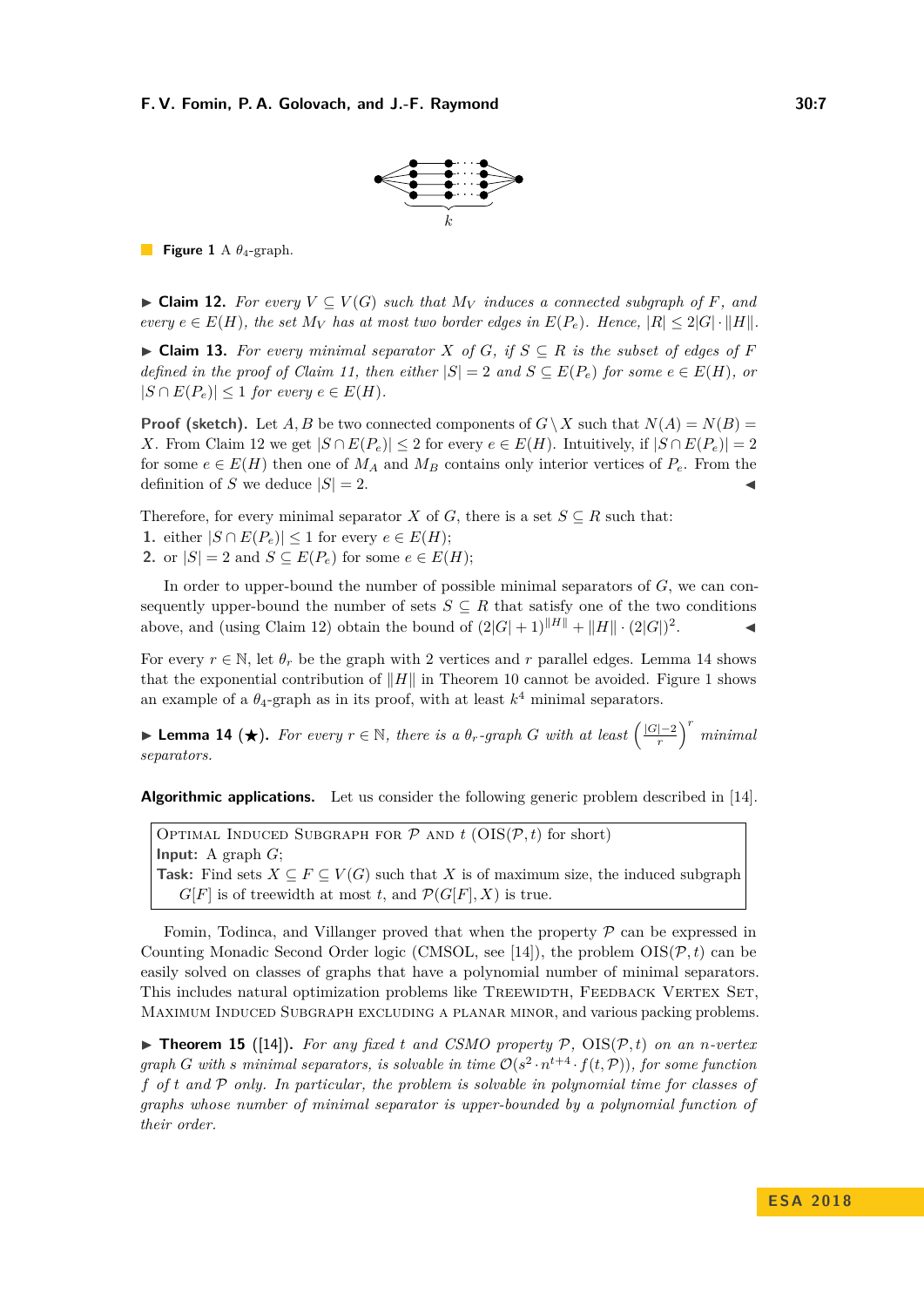<span id="page-7-3"></span>

**Figure 2** The construction of *H* for  $k = 3$  and the subdivision of its edges.

We deduce the following result about *H*-graphs.

<span id="page-7-1"></span> $\triangleright$  **Corollary 16.** Let *H* be a graph. For any fixed *t* and CSMO property P, OIS(P, *t*) can be *solved in polynomial time*  $\mathcal{O}(n^{\mathcal{O}(|V(H)|)} \cdot n^{t+4} \cdot f(t,\mathcal{P}))$  *on H-graphs.* 

## <span id="page-7-0"></span>**4 Parameterized complexity of basic problems for** *H***-graphs**

In this section we investigate the parameterized complexity of some basic graph problems for *H*-graphs: DOMINATING SET, INDEPENDENT SET and CLIQUE.

## **4.1 Hardness of of Dominating Set and Independent Set for** *H***-graphs**

Recall that DOMINATING SET and INDEPENDENT SET, given a graph *G* and a positive integer *k*, ask whether *G* has a dominating set of size at most *k* and independent set of size at least *k* respectively. In this section we prove  $W[1]$ -hardness of DOMINATING SET and INDEPENDENT SET for *H*-graphs [\(Theorem 17\)](#page-7-2). Our proofs use a reduction from the MULTICOLORED CLIQUE problem. This problem, given a graph *G* and a *k*-partition  $V_1, \ldots, V_k$  of  $V(G)$ , asks whether *G* has a *k*-clique with exactly one vertex in each  $V_i$  for  $i \in \{1, \ldots, k\}$ . The problem is well-known to be W[1]-complete when parameterized by *k* [\[12,](#page-12-12) [23\]](#page-13-6).

<span id="page-7-2"></span>I **Theorem 17.** Dominating Set *and* Independent Set *are* W[1]*-hard for H-graphs when parameterized by*  $k + ||H||$ *, even if an H-representation of G is given.* 

**Proof (sketch).** Let us show the W[1]-hardness for INDEPENDENT SET. Let  $(G, V_1, \ldots, V_k)$ be an instance of MULTICOLORED CLIQUE. We assume that  $k \geq 2$  and  $|V_i| = p$  for  $i \in \{1, \ldots, k\}$ . Denote by  $v_1^i, \ldots, v_p^i$  the vertices of  $V_i$  for  $i \in \{1, \ldots, k\}$ .

We construct the multigraph *H* as follows:

- (i) Construct *k* nodes  $u_1, \ldots, u_k$ .
- (ii) For every  $1 \leq i < j \leq k$ , construct a node  $w_{i,j}$  and two pairs of parallel edges  $u_i w_{i,j}$ and  $u_i w_{i,i}$ .

(See Figure [2](#page-7-3) a).) Note that  $|V(H)| = k(k+1)/2$  and  $|E(H)| = 2k(k-1)$ .

Then we construct the subdivision  $H'$  of  $H$  obtained by subdividing each edge  $p$  times. We denote the subdivision nodes for 4 edges of *H* constructed for each pair  $0 \le i \le j \le k$  in (ii) by  $x_1^{(i,j)}, \ldots, x_p^{(i,j)}, y_1^{(i,j)}, \ldots, y_p^{(i,j)}, x_1^{(j,i)}, \ldots, x_p^{(j,i)}$  and  $y_1^{(j,i)}, \ldots, y_p^{(j,i)}$  as it is shown in Figure [2](#page-7-3) b).

To simplify notations, we assume that  $u_i = x_0^{(i,j)} = y_0^{(i,j)}$ ,  $u_j = x_0^{(j,i)} = y_0^{(j,i)}$  and  $w_{i,j} = x_{p+1}^{(i,j)} = y_{p+1}^{(i,j)} = x_{p+1}^{(j,i)} = y_{p+1}^{(j,i)}$ . Now we construct the *H*-graph *G*<sup>0</sup> by defining its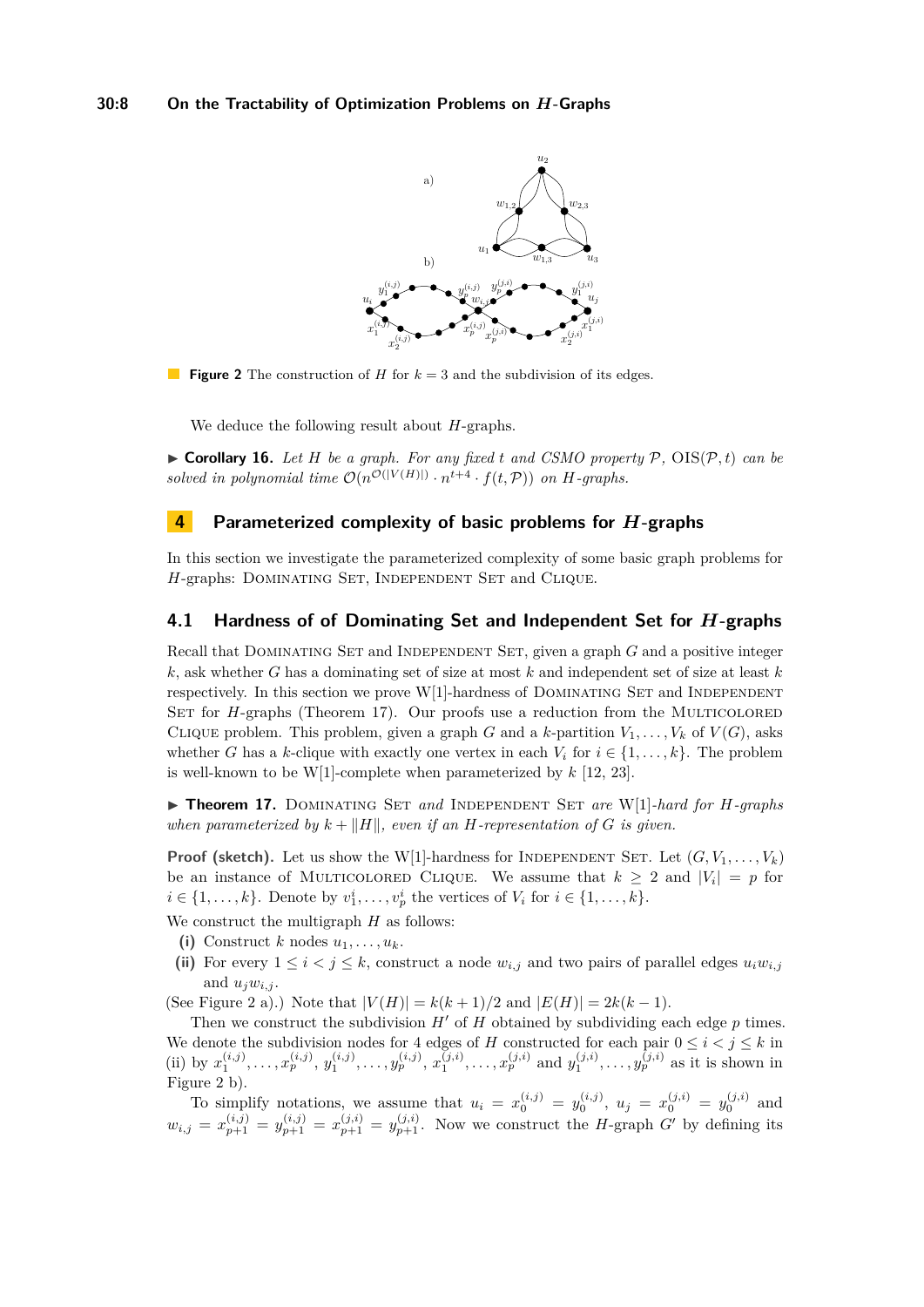*H*-representation  $\mathcal{M} = \{M_v\}_{v \in V(G')}$  where the model of each vertex is a connected subset of  $V(H')$ . Recall that  $G$  is the graph of the original instance of MULTICOLORED CLIQUE. **1.** For each  $i \in \{1, ..., k\}$  and  $s \in \{1, ..., p\}$ , construct a vertex  $z_s^i$  with the model

$$
M_{z_s^i} = \cup_{j \in \{1,\ldots,k\}, j \neq i} (\{x_0^{(i,j)}, \ldots, x_{s-1}^{(i,j)}\} \cup \{y_0^{(i,j)}, \ldots, y_{p-s}^{(i,j)}\}).
$$

**2.** For each edge  $v_s^i v_t^j \in E(G)$  for  $s, t \in \{1, ..., p\}$  and  $1 \leq i < j \leq k$ , construct a vertex  $r_{s,t}^{(i,j)}$  with the model

$$
M_{r_{s,t}^{(i,j)}} = (\{x_s^{(i,j)}, \dots, x_{p+1}^{(i,j)}\}) \cup (\{y_{p-s+1}^{(i,j)}, \dots, y_{p+1}^{(i,j)}\})
$$
  

$$
\cup (\{x_t^{(j,i)}, \dots, x_{p+1}^{(j,i)}\}) \cup (\{y_{p-t+1}^{(j,i)}, \dots, y_{p+1}^{(j,i)}\}).
$$

Finally, we define  $k' = k(k+1)/2$ . We claim that  $(G, V_1, \ldots, V_k)$  is a yes-instance of MULTICOLORED CLIQUE if and only if  $G'$  has an independent set of size  $k'$ . The proof is based on the following crucial property of our construction, that can be easily checked.

<span id="page-8-0"></span>► **Claim 18.** For every  $0 \leq i < j \leq k$ , a vertex  $z_h^i \in V(G')$  (a vertex  $z_h^j \in V(G')$ ) is not adjacent to a vertex  $r_{s,t}^{(i,j)} \in V(G')$  corresponding to the edge  $v_s^i v_t^j \in E(G)$  if and only if  $h = s$  $(h = t, respectively)$ .

Let  $\{v_{h_1}^1, \ldots, v_{h_k}^k\}$  be a clique of *G*. Consider the set  $I = \{z_{h_1}^1, \ldots, z_{h_k}^k\} \cup \{r_{h_i, h_i}^{(i,j)}\}$  $\int_{h_i,h_j}^{(i,j)} |0 \leq$  $i < j \leq k$  of vertices of *G*<sup> $\prime$ </sup>. It is straightforward to verify using Claim [18](#page-8-0) that  $\tilde{I}$  is an independent set of size  $k'$  in  $G'$ . Suppose now that  $G'$  has an independent set  $I$  of size *k*<sup>1</sup>. For each *i* ∈ {1, . . . , *k*}, the set  $Z_i = \{z_h^i \mid 1 \leq h \leq p\}$  is a clique of *G*<sup>*i*</sup>, and for each  $1 \leq i < j \leq k$ , the set  $R_{i,j} = \{r_{s,t}^{(i,j)} \mid 1 \leq s,t \leq p, v_s^i v_t^j \in E(G)\}$  is also a clique of G'. Since all these  $k + {k \choose 2} = k(k+1)/2 = k'$  cliques form a partition of  $V(G')$ , we have that for each  $i \in \{1, \ldots, k\}$ , there is a unique  $z_{h_i}^i \in Z_i \cap I$ , and for every  $1 \leq i < j \leq k$ , there is a unique  $r_{s_i,s_j}^{(i,j)} \in R_{i,j} \cap I$ . Since  $r_{s_i,s_j}^{(i,j)}$  is not adjacent to  $z_{h_i}^i$  and  $z_{h_j}^j$ , we obtain that  $s_i = h_i$  and  $s_j = h_j$  by Claim [18.](#page-8-0) It implies that  $v^i_{h_i} v^j_{h_j} \in E(G)$ . Since it holds for every  $1 \leq i < j \leq k$ ,  $\{v_{h_1}^1, \ldots, v_{h_k}^k\}$  is a clique in *G*.

This completes the  $W[1]$ -hardness proof for INDEPENDENT SET. Our proof can be modified to show the W[1]-hardness of DOMINATING SET.

We proved in Theorem [2](#page-3-3) that for every fixed *H*, every *H*-graph has mim-width at most  $2\|H\|$ . We deduce from the negative results above the following corollary.

I **Corollary 19.** Dominating Set *and* Independent Set *are* W[1]*-hard when parameterized by the solution size plus the mim-width of the input.*

We note that the construction in the proof of Theorem [17](#page-7-2) has been adapted in [\[19\]](#page-13-7) to show that the FEEDBACK VERTEX SET problem is W[1]-hard on *H*-graphs when parameterized by the solution size plus the number of edges of *H*.

## **4.2 Dominating Set for** *T* **-graphs**

In this section we show that DOMINATING SET is FPT for chordal graphs when the problem is parameterized by the *leafage* of the input graph, that is, by the minimum number of leaves in a clique tree for the input graph. This result is somehow tight since DOMINATING SET is well-known to be W[2]-hard for split graphs when parameterized by the solution size [\[24\]](#page-13-8). Recall also that INDEPENDENT SET is polynomial-time solvable for chordal graphs [\[15,](#page-13-9) [17\]](#page-13-1) and, therefore, for *H*-graphs if *H* is a tree.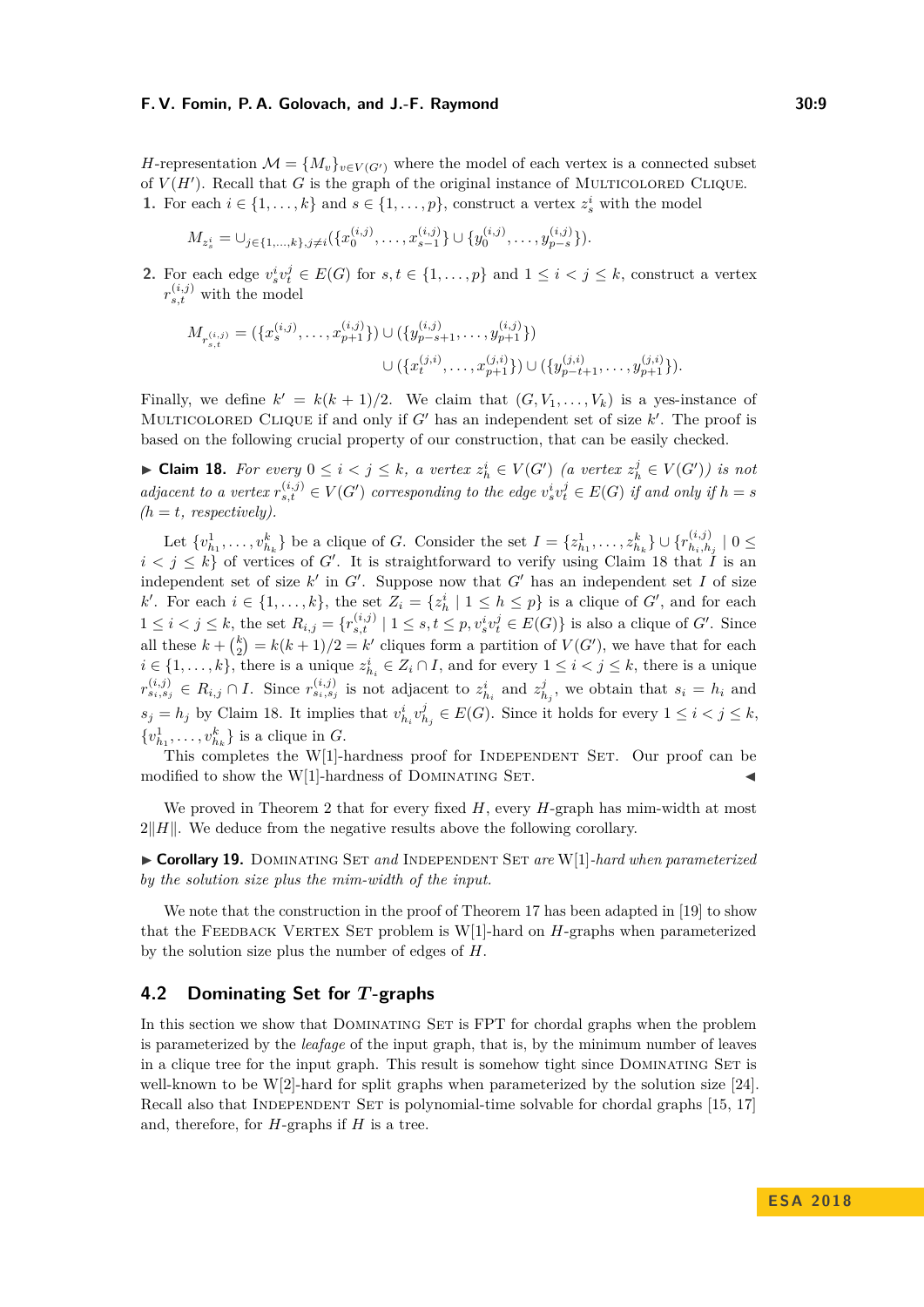#### **30:10 On the Tractability of Optimization Problems on** *H***-Graphs**

Let *G* be a graph. As it is standard, we say that  $u \in V(G)$  (resp.  $D \subset V(G)$ ) *dominates*  $v \in V(G)$  if  $v \in N_G[u]$  (resp.  $v \in N_G[D]$ ) and *u* (resp. *D*) dominates a set  $W \subseteq V(G)$  if every vertex of *W* is dominated by *u* (resp. some vertex of *D*). Let  $K$  be the set of (inclusion-wise) maximal cliques of *G* and let  $\mathcal{K}_v \subseteq \mathcal{K}$  be the set of maximal cliques containing  $v \in V(G)$ . A tree *T* whose node set is K such that  $\mathcal{K}_v$  induce a subtree of *T* for every  $v \in V(G)$  is called a *clique tree* of *G*. It is well-known [\[16\]](#page-13-10) that *G* is a chordal graph if and only if *G* has a clique tree *T*. Moreover, if *T* is a clique tree of *G*, then *G* is an intersection graph of subtrees of *T*, that is, *G* is a *T*-graph. Note that a clique tree of a chordal graph is not necessarily unique. For a connected chordal graph *G*, the *leafage*  $\ell(G)$  of *G* is the minimum number of leaves in its clique tree. It was shown by Habib and Stacho in [\[18\]](#page-13-11) that given a connected chordal graph *G*, we can construct in polynomial time its clique tree *T* with  $\ell(G)$  leaves and a *T*-representation of *G*.

Let *T* be a tree and let *G* be a connected *T*-graph with its *T*-representation  $\mathcal{M} =$  ${M_v}_{v \in V(G)}$  with respect to a subdivision *T*<sup>'</sup> of *T*. For nonempty  $U \subseteq V(T)$ , we say that  $v \in V(G)$  is a *U*-vertex if  $M_v \cap V(T) = U$ . If  $U = \{u\}$ , we write *u*-vertex instead of  ${u}$ -vertex. We denote the set of *U*-vertices by  $V_G(U)$  and  $V_G(u)$  if  $U = {u}$ . We also denote by  $V_G(T)$  the set of all *U*-vertices of *G* for all nonempty  $U \subseteq V(T)$ . For  $e \in E(T)$ ,  $v \in V(G)$ is an *e*-vertex if  $M_v$  contains only subdivision nodes of  $T'$  from the path in  $T'$  corresponding to *e* in *T*. The set of *e*-vertices is denoted by  $V_G(e)$ .

We use the following lemma to upper bound the number of vertices in a minimum dominating set whose models contain given nodes of *T*.

<span id="page-9-0"></span>► **Lemma 20** (★). Let *D* be a minimum dominating set of *G*. Let  $X \subseteq V(T)$  be an inclusion *maximal set of nodes of T such that i) for every*  $x \in X$ *, there is*  $u \in D$  *with*  $x \in M_u$ *and ii) for every*  $xy \in E(T)$  *with*  $x, y \in X$ *, there is*  $u \in D$  *with*  $x, y \in M_u$ *. Then the set*  $U = \{u \in D \mid X \cap M_u \neq \emptyset\}$  *contains at most*  $|N_T|X|$  *vertices.* 

In particular, since  $|N_T(X)|$  is at most the number of leaves  $\ell$ , we have that  $|U| \leq |X| + \ell$ . We use Lemma [20](#page-9-0) to obtain an upper bound for the number of vertices in a minimum dominating set whose models contain nodes of *T*. The next lemma is crucial for our algorithm as it allows to restrict the choice of vertices in a dominating set whose models contain branching vertices. Observe that the models of other vertices form a union of disjoint interval graphs.

<span id="page-9-1"></span> $\blacktriangleright$  **Lemma 21** (★). Let *D* be a minimum dominating set of *G*. Then  $|D \cap V_G(T)| \leq 3|V(T)|-2$ .

We consider the following auxiliary problem for *T*-graphs.

Dominating Set Extension

**Input:** A tree *T* and a graph *G* with a given *T*-representation, positive integers *k* and *d*, a *labeling* function  $c: \bigcup_{x \in V(T)} V_G(x) \to \mathbb{N}$ , and a collection of sets  $\{C_x\}_{x \in V(T)}$  of size at most *d* where each  $C_x \subseteq c(V_G(x))$  (some sets could be empty) such that for every dominating set *D* of *G* of minimum size with the properties that

**1.** *D* has at most *d x*-vertices for  $x \in V(T)$ , and

**2.** for each  $x \in V(T)$ ,  $C_x \subseteq c(D \cap V_G(x))$ ,

it holds that the number of nodes  $x \in V(T)$  such that *D* contains an *x*-vertex is maximum and for each  $x \in V(T)$ ,  $C_x = c(D \cap V_G(x))$ .

**Task:** Decide whether there is a dominating set *D'* of *G* of size at most *k* containing at most *d x*-vertices for  $x \in V(T)$  such that for each  $x \in V(T)$ ,  $C_x = c(D' \cap V_G(x))$ .

Note that Dominating Set Extension is a *promise* problem: we are promised that there is *D* with the described properties but *D* itself is not given. Moreover, the promise could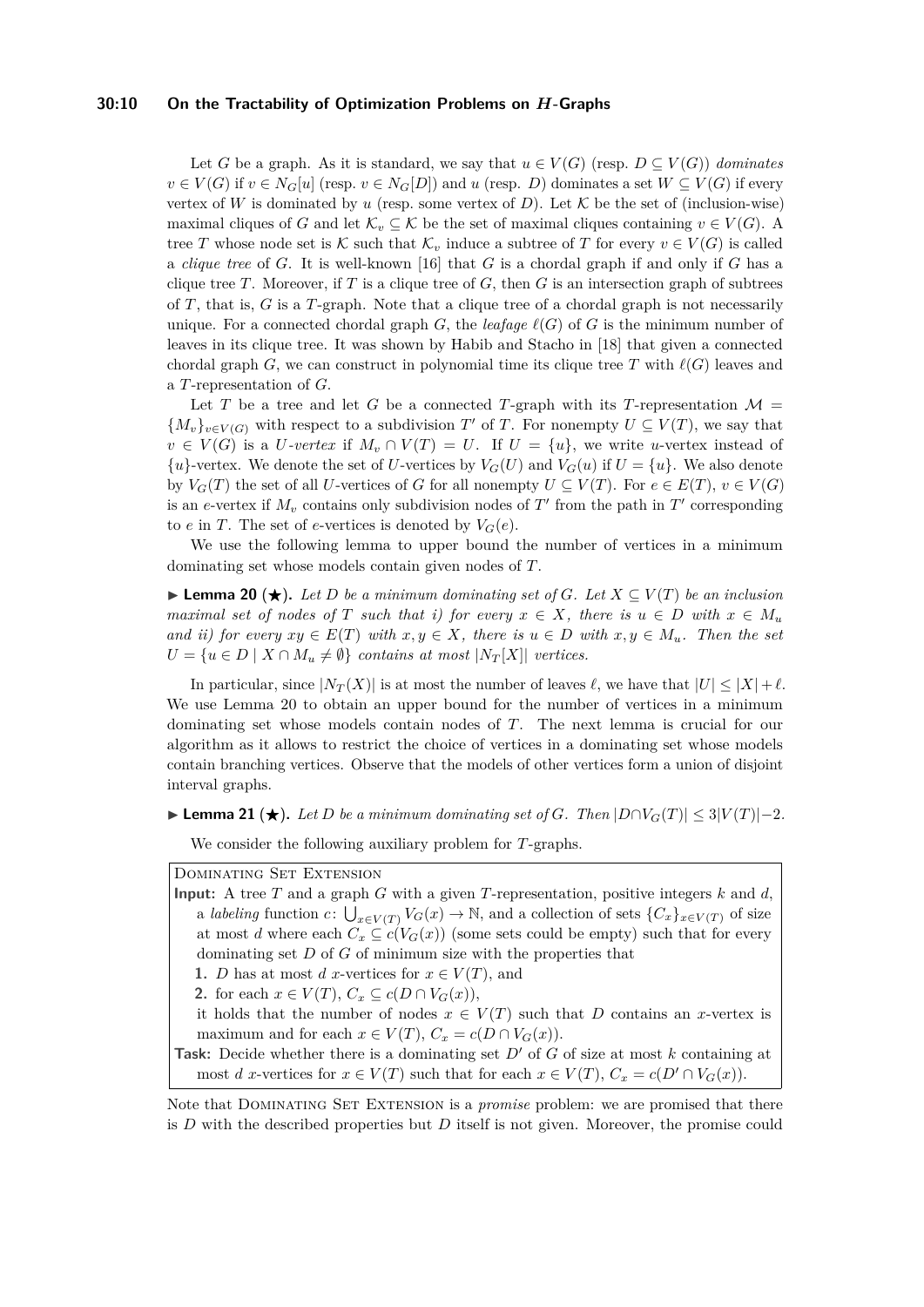be false but we are not asked to verify it. The labeling *c* in the statement of the problem and the promise define, in fact, the choice of the vertices in a dominating set whose models contain branching vertices.

We use dynamic programming to solve this problem, but we are solving it only for graphs with special representations. Let  $\mathcal{M} = \{M_v\}_{v \in V(G)}$  be a T-representation of *G* with respect to a subdivision *T*'. We say that *M* is *nice* if  $|M_v \cap V(T)| \leq 1$  for  $v \in V(G)$ , i.e., each set  $M_v$  contains at most one branching node of  $T'$ . This considerably simplifies handling of the vertices whose models contain branching nodes that are selected to be included in a dominating set by our dynamic programming algorithm. As it is standard for dynamic programming, we pick a root  $r$  in  $T$  that defines the parent-child relation on  $V(T)$  and  $V(T')$ .

<span id="page-10-0"></span>**I Lemma 22 (** $\star$ **).** Given a nice *r*-rooted *T*-representation of the input graph where *T* is a *tree with*  $\ell$  *leaves,* DOMINATING SET EXTENSION *can be solved in time*  $2^{\mathcal{O}((d+\ell)\log d)}n^{\mathcal{O}(1)}$ *. Moreover, it can be done by an algorithm that either returns a correct yes-answer or (possible incorrect) no-answer even if the promise is false.*

To be able to make a given *T*-representation nice, we define contractions of edges of *T* that transforms *G* as well. For an edge  $e \in E(T)$ , we say that *G'* is obtained by contracting *e* in *T* if *G*<sup> $\prime$ </sup> is the  $(T/e)$ -graph with the model obtained as follows:

- **1.** contract  $xy$  in  $T$  and, respectively, the  $(x, y)$ -path  $P$  in  $T'$ , and denote the node obtained from *x* and *y* by *z*,
- **2.** delete all *e*-vertices of *G*,
- **3.** for each remaining vertex  $u \in V(G)$ , delete from  $M_u$  the subdivision nodes of P and replace *x* and *y* by *z* if at least one of these nodes is in  $M_u$ .

Note that  $V(G') \subseteq V(G)$  and  $G[V(G')]$  is a subgraph of  $G'$  but not necessarily induced since two vertices of  $G'$  that are not adjacent in  $G$  could be adjacent in  $G'$ .

Now we are ready to explain how we solve DOMINATING SET for chordal graphs of bounded leafage.

**Theorem 23.** DOMINATING SET *can be solved in time*  $2^{\mathcal{O}(\ell^2)} \cdot n^{\mathcal{O}(1)}$  *for connected chordal graphs with leafage at most*  $\ell$ .

**Proof (sketch).** Let  $(G, k)$  be an instance of DOMINATING SET where G is a connected chordal graph.

We use the algorithm of Habib and Stacho [\[18\]](#page-13-11) to compute its leafage  $\ell(G)$ . If  $\ell(G) > \ell$ , we stop and return a no-answer. Otherwise, we consider the clique tree  $T'$  of  $G$  constructed by the algorithm. We construct the tree  $T$  from  $T'$  by *dissolving* nodes of degree two, that is, for a node *x* of degree two with the neighbors *y* and *z*, we delete *x* and make *y* and *z* adjacent. Observe that since  $T$  is a tree with at most  $\ell$  leaves that has no node of degree two,  $|V(T)| \leq 2\ell - 2$ . We have that *G* is a *T*-graph. Note also that the algorithm of Habib and Stacho [\[18\]](#page-13-11) gives us a *T*-representation  $\mathcal{M} = \{M_v\}_{v \in V(G)}$  where  $M_v \in V(T')$  for  $v \in V(G)$ .

We consider  $2^{|V(T)|} - 1 \leq 2^{2\ell - 2} - 1$  nonempty subsets of  $V(T)$  and construct a *coloring*  $c: V_G(T) \to \{1, \ldots, 2^{|V(T)|}\}$  such that for  $u, v \in V_G(T)$ ,  $c(u) = c(v)$  if and only if *u* and *v* are *U*-vertices for the same  $U \subseteq V(T)$ .

By Lemma [21,](#page-9-1) a minimum dominating set of *G* contains at most  $3|V(T)| - 2 \leq 6\ell - 8$ vertices of  $V_G(T)$ . Clearly, these vertices can have at most  $6\ell - 8$  distinct colors. We consider all sets  $C \subseteq \{1, \ldots, 2^{|V(T)|}\}\$  of distinct colors of size at most  $6\ell - 8$  and for each *C*, we aim to find a minimum dominating set of *G* whose vertices in  $V_G(T)$  are colored by the maximum number of distinct colors and are colored exactly by the colors of *C*. Since we consider all possible choices of *C*, it holds for some *C*. Toward this aim, we apply the following rule.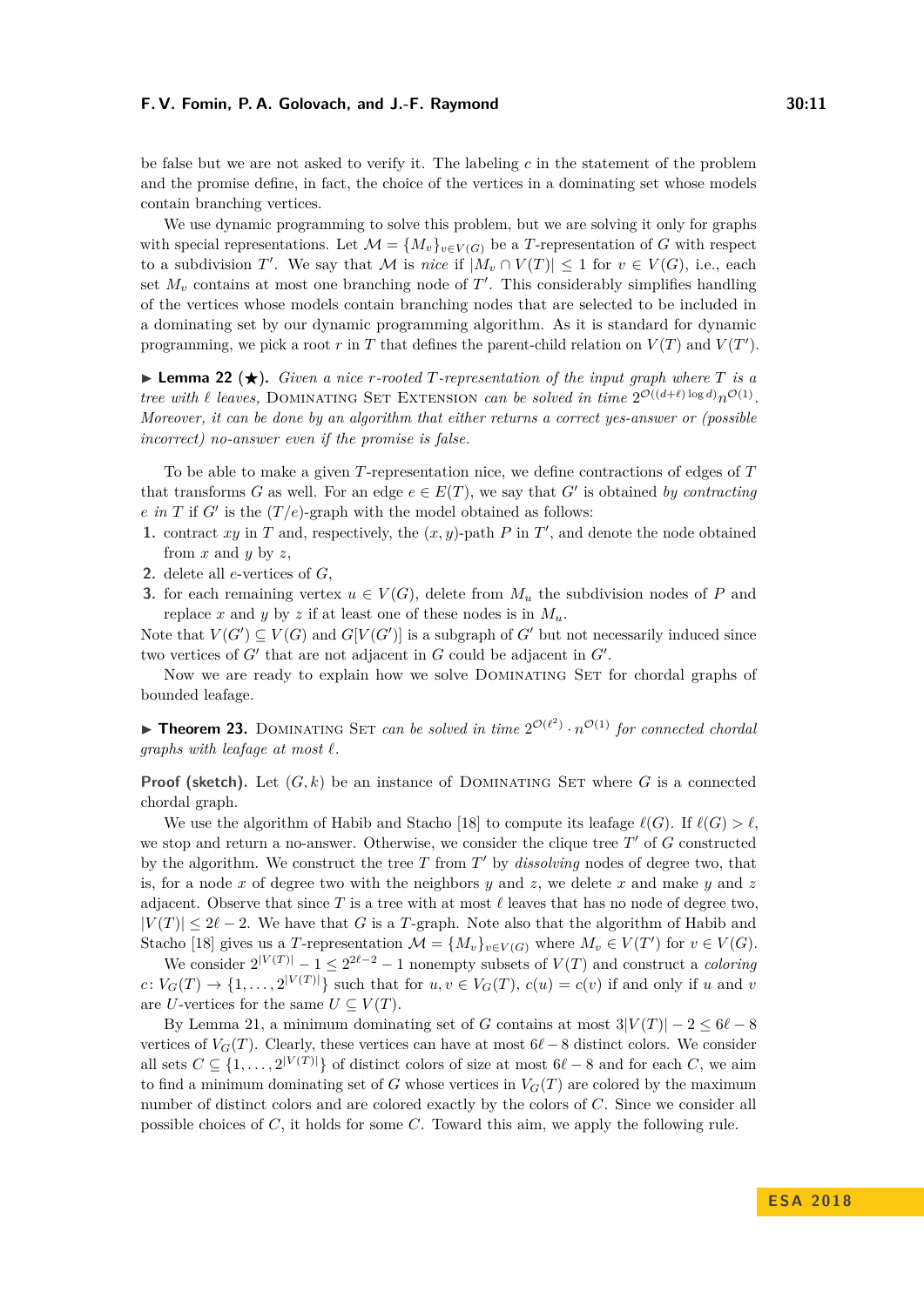#### **30:12 On the Tractability of Optimization Problems on** *H***-Graphs**

**Rule 1.** If there is an *xy*-vertex *w* of *G* for  $xy \in E(T)$  such that i)  $x, y \notin M_u$  for  $u \in V_G(T)$ with  $c(u) \in C$  and ii) there is  $v \in V_G(T)$  such that  $x, y \in M_v$ , then discard the choice of *C*.

Now we are looking for a dominating set *D* of minimum size such that  $c(D \cap V_G(T)) = C$ . We use the following rule.

**Rule 2.** If there is a *U*-vertex *u* of *G* for nonempty  $U \subseteq V(T)$  such that i)  $c(u) \notin C$  and ii) there is  $c \in C$  such that for every  $v \in V_G(T)$  with  $c(v) = c$ , *v* dominates *u*, then delete *u*.

Our next aim is to construct a nice representation. Let

 $A = \{xy \in E(T) \mid x, y \in M_u \text{ for some } u \in V_G(T) \text{ such that } c(u) \in C\},\$  $A' = \{xy \in E(T) | x, y \in M_u \text{ for some } u \in V_G(T) \text{ such that } c(u) \notin C \text{ and } c(u) \notin V_G(T) \}$  $x, y \notin M_v$  for  $v \in V_G(T)$  such that  $c(v) \in C$ *}.* 

Because of Rule 1, there is no *e*-vertex for  $e \in A'$ . We contract the edges  $e \in A \cup A'$ . Let  $\hat{T}$ (resp.  $\hat{T}'$ ) be the tree obtained from *T* (resp. *T'*) by contracting the paths that correspond to the contracted edge. We also construct the graph  $\hat{G}$  that is obtained from  $G$  by contracting these edges of *T* and we also construct its  $\hat{T}$ -representation  $\hat{\mathcal{M}} = {\hat{M}_v}_{v \in V(\hat{G})}$  where  $\hat{M}_v \in V(\hat{T}')$  for  $v \in V(\hat{G})$ . We set  $\hat{c} = c|_{V(\hat{G})}$  and let  $C_x = \{c, \exists u \in V_{\hat{G}}(x) \text{ s.t. } \hat{c}(u) = c\}$  for *x* ∈ *V*( $\hat{T}$ ). Observe that  $\hat{M}$  is a nice  $\hat{T}$ -representation of  $\hat{G}$ . Indeed, for every  $xy \in E(T)$ such that  $x, y \in M_u$  for  $u \in V_G(T)$  we have that  $xy \in A$  if  $c(u) \in C$  and  $xy \in A'$  if  $c(u) \notin C$ because of Rule 2, and all such edges *xy* are contracted.

We show that the contraction of the edges of  $A \cup A'$  is safe in the sense that *D* is a minimum dominating set with  $C = c(D \cap V_G(T))$  if and only if *D* is a minimum dominating set of *G*'such that  $C = \hat{c}(D \cap V_{\hat{G}}(\hat{T}))$ . Note that the condition  $C = \hat{c}(D \cap V_{\hat{G}}(\hat{T}))$  is equivalent to the condition that for every  $x \in V(\hat{T})$ ,  $C_x = \hat{c}(D \cap V_{\hat{C}}(x))$ , because the  $\hat{T}$ -representation of  $\hat{G}$  is nice and  $C_x \cap C_y = \emptyset$  for distinct  $x, y \in V(\hat{T})$ . We set  $d = |V(T)| + \ell \leq 3\ell - 2$  and apply the next rule.

**Rule 3.** If there is  $x \in V(\hat{T})$  with  $|C_x| > d$ , then discard the current choice of *C*.

By Lemma [20,](#page-9-0) we have that if a set of nodes *X* of *T* is contracted into a single vertex *x* of *T*, then *D* has at most  $|X| + \ell$  vertices whose models contain a vertex of *X* and, therefore, the number of vertices colored by the colors of  $C_x$  in  $D$  is at most  $d$ .

We select arbitrarily a node r to be the root of  $\hat{T}$  and  $\hat{T}'$  respectively. Then we apply Lemma [22](#page-10-0) for the instance  $(\hat{T}, k, d, \hat{c}, \{C_x\}_{x \in V(\hat{T})})$  of DOMINATING SET EXTENSION.

Recall that DOMINATING SET EXTENSION is a promise problem. If the algorithm from Lemma [22](#page-10-0) returns a yes-answer, it means that there is a dominating set  $D$  of  $\hat{G}$  of size at most *k* such that for each  $x \in V(\hat{T})$ ,  $C_x = c(D \cap V_{\hat{G}}(x))$ . It means that the input graph *G* has a dominating set of size at most *k*. Still, if the promise is false, the algorithm can return an incorrect no-answer. Recall that the promise of DOMINATING SET EXTENSION is the following: for every dominating set  $D$  of  $\hat{G}$  of minimum size with the properties that

**1.** *D* has at most *d x*-vertices for  $x \in V(\hat{T})$ , and

2. for each  $x \in V(\hat{T}), C_x \subseteq c(D \cap V_G(\hat{x})),$ 

it holds that the number of nodes  $x \in V(\hat{T})$  such that *D* contains an *x*-vertex is maximum and for each  $x \in V(\hat{T})$ ,  $C_x = c(D \cap V_G(\hat{x}))$ . We prove that if *C* is chosen in such a way that *G* has a minimum dominating set *D* that has the maximum number of vertices of  $V_G(T)$  and whose vertices in  $V_G(T)$  are colored exactly by the colors of C, then this promise holds for the corresponding instance of Dominating Set Extension constructed for this choice of *C*. Therefore, if  $(G, k)$  is a yes-instance of DOMINATING SET, then for some choice of *C*, we obtain a yes-answer.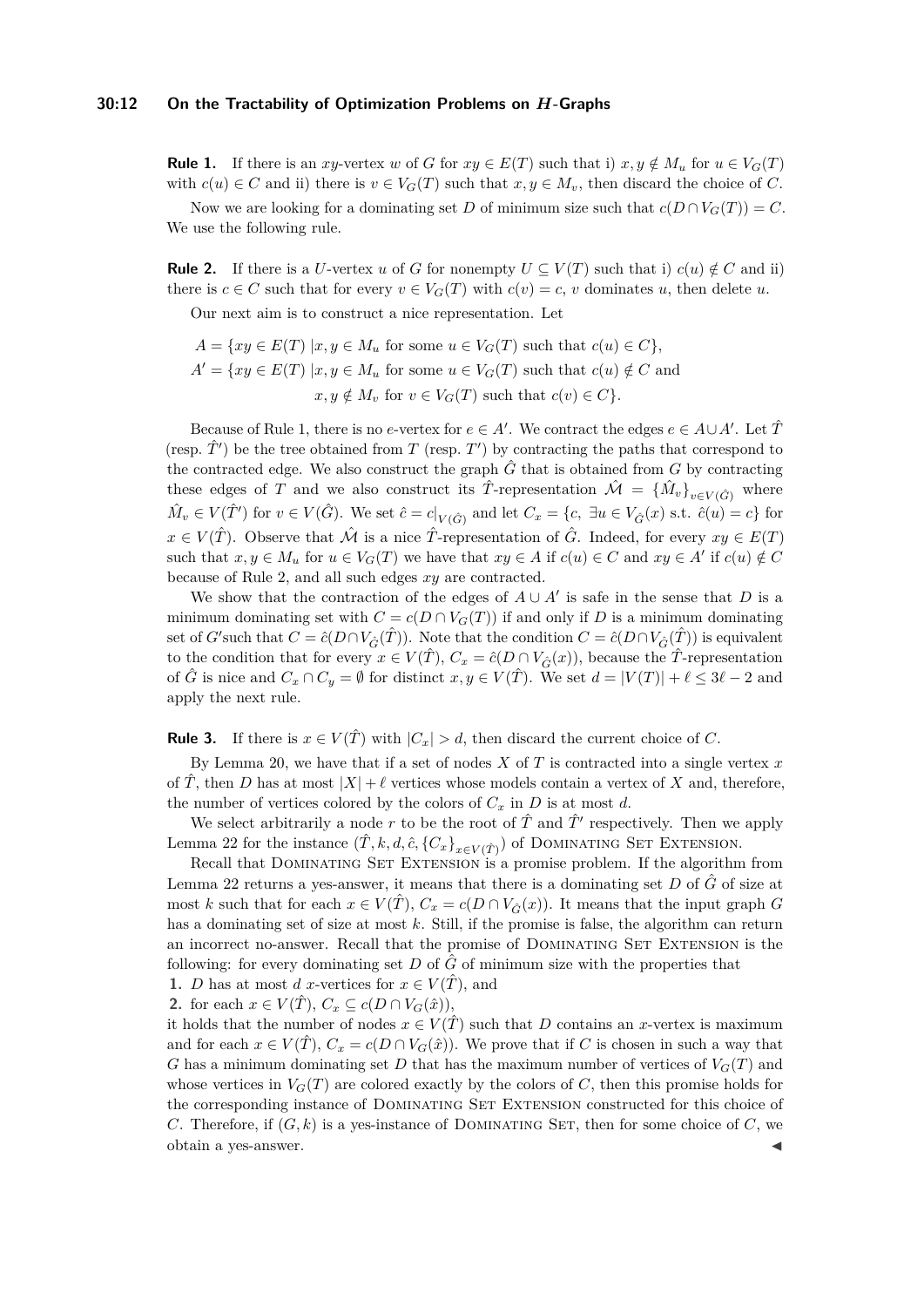The theorem immediately gives the following corollary for *T*-graphs.

 $\triangleright$  **Corollary 24.** DOMINATING SET *can be solved in time*  $2^{\mathcal{O}(|T|^2)} \cdot n^{\mathcal{O}(1)}$  *for T-graphs if T is a tree.*

## **4.3 A polynomial kernel for Clique**

It was observed in [\[8\]](#page-12-2) that the Clique problem is FPT for *H*-graphs when parameterized by the solution size k and  $\|H\|$  (even when no H-representation of G is given). We show that CLIQUE admits a polynomial kernel when a representation is given.

 $\triangleright$  **Theorem 25** ( $\star$ ). The CLIQUE problem for *H*-graphs admits a kernel with at most  $(k-1)|V(H)|$  *vertices if an H*-representation of the input graph is given.

#### **References**

- <span id="page-12-5"></span>**1** Rémy Belmonte and Martin Vatshelle. On graph classes with logarithmic boolean-width. *arXiv preprint*, 2010. [arXiv:1009.0216](http://arxiv.org/abs/1009.0216).
- <span id="page-12-4"></span>**2** Rémy Belmonte and Martin Vatshelle. Graph classes with structured neighborhoods and algorithmic applications. *Theoretical Computer Science*, 511:54–65, 2013. [doi:10.1016/j.](http://dx.doi.org/10.1016/j.tcs.2013.01.011) [tcs.2013.01.011](http://dx.doi.org/10.1016/j.tcs.2013.01.011).
- <span id="page-12-10"></span>**3** Anne Berry, Jean-Paul Bordat, and Olivier Cogis. *Generating All the Minimal Separators of a Graph*, pages 167–172. Springer Berlin Heidelberg, Berlin, Heidelberg, 1999. [doi:](http://dx.doi.org/10.1007/3-540-46784-X_17) [10.1007/3-540-46784-X\\_17](http://dx.doi.org/10.1007/3-540-46784-X_17).
- <span id="page-12-1"></span>**4** M. Biró, M. Hujter, and Zs. Tuza. Precoloring extension. I. Interval graphs. *Discrete Mathematics*, 100(1):267–279, 1992. [doi:10.1016/0012-365X\(92\)90646-W](http://dx.doi.org/10.1016/0012-365X(92)90646-W).
- <span id="page-12-11"></span>**5** Vincent Bouchitté and Ioan Todinca. Treewidth and minimum fill-in: Grouping the minimal separators. *SIAM Journal on Computing*, 31(1):212–232, 2001. [doi:10.1137/](http://dx.doi.org/10.1137/S0097539799359683) [S0097539799359683](http://dx.doi.org/10.1137/S0097539799359683).
- <span id="page-12-6"></span>**6** Binh-Minh Bui-Xuan, Jan Arne Telle, and Martin Vatshelle. Boolean-width of graphs. *Theoretical Computer Science*, 412(39):5187–5204, 2011. [doi:10.1016/j.tcs.2011.05.022](http://dx.doi.org/10.1016/j.tcs.2011.05.022).
- <span id="page-12-9"></span>**7** Binh-Minh Bui-Xuan, Jan Arne Telle, and Martin Vatshelle. Fast dynamic programming for locally checkable vertex subset and vertex partitioning problems. *Theoretical Computer Science*, 511:66–76, 2013. Exact and Parameterized Computation. [doi:10.1016/j.tcs.](http://dx.doi.org/10.1016/j.tcs.2013.01.009) [2013.01.009](http://dx.doi.org/10.1016/j.tcs.2013.01.009).
- <span id="page-12-2"></span>**8** Steven Chaplick, Martin Töpfer, Jan Voborník, and Peter Zeman. On *H*-topological intersection graphs. In *International Workshop on Graph-Theoretic Concepts in Computer Science*, pages 167–179. Springer, 2017. [arXiv:1608.02389](http://arxiv.org/abs/1608.02389).
- <span id="page-12-3"></span>**9** Steven Chaplick and Peter Zeman. Combinatorial problems on *H*-graphs. In *The European Conference on Combinatorics, Graph Theory and Applications (EUROCOMB'17), Electronic Notes in Discrete Mathematics*, volume 61, pages 223–229, 2017. [arXiv:1706.00575](http://arxiv.org/abs/1706.00575). [doi:10.1016/j.endm.2017.06.042](http://dx.doi.org/10.1016/j.endm.2017.06.042).
- <span id="page-12-8"></span>**10** Marek Cygan, Fedor V. Fomin, Łukasz Kowalik, Dániel Lokshtanov, Daniel Marx, Marcin Pilipczuk, Michał Pilipczuk, and Saket Saurabh. *Parameterized Algorithms*. Springer, 2015.
- <span id="page-12-7"></span>**11** Rodney G. Downey and Michael R. Fellows. *Fundamentals of Parameterized Complexity*. Texts in Computer Science. Springer, 2013.
- <span id="page-12-12"></span>**12** Michael R. Fellows, Danny Hermelin, Frances A. Rosamond, and Stéphane Vialette. On the parameterized complexity of multiple-interval graph problems. *Theor. Comput. Sci.*,  $410(1):53-61, 2009.$  [doi:10.1016/j.tcs.2008.09.065](http://dx.doi.org/10.1016/j.tcs.2008.09.065).
- <span id="page-12-0"></span>**13** Fedor V. Fomin, Petr A. Golovach, and Jean-Florent Raymond. On the tractability of optimization problems on h-graphs. *CoRR*, abs/1709.09737, 2017. [arXiv:1709.09737](http://arxiv.org/abs/1709.09737).